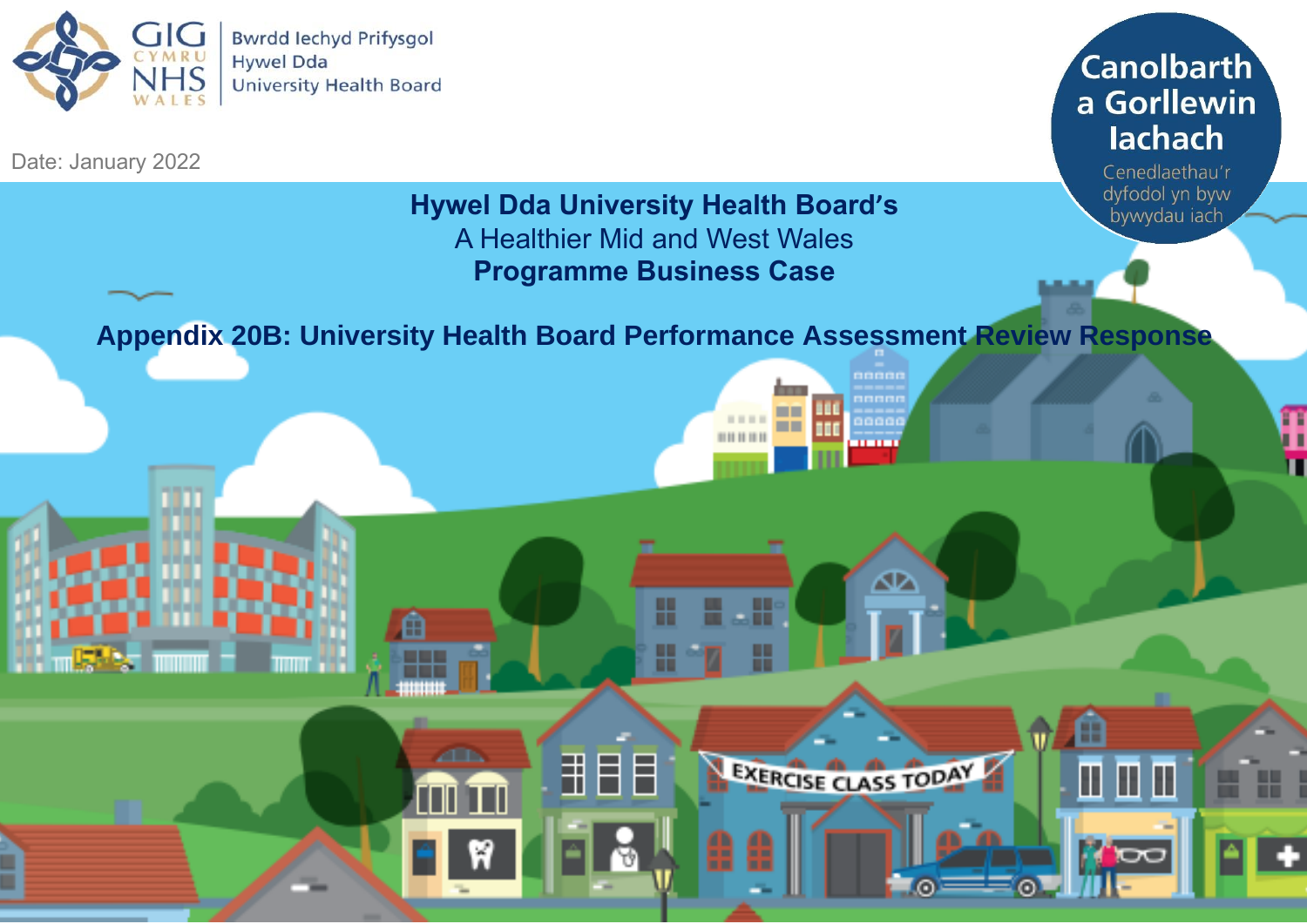

### **Hywel Dda University Health Board – A Healthier Mid and West Wales Gateway™ Programme Assessment Review (PAR) 23/09/2021-25/09/21**

### **Summary of Key Issues, Recommendations and Response (v2)**

### **Part A – Key issues driving the amber rating**

| Key issues driving the amber rating                                                                                                                                          | <b>Progress Update</b>                                                                                                                                                                  |  |
|------------------------------------------------------------------------------------------------------------------------------------------------------------------------------|-----------------------------------------------------------------------------------------------------------------------------------------------------------------------------------------|--|
| Concern that the expectations of the team and of the Welsh<br>Government of what the PBC needs to do may not be aligned.                                                     | Meeting held with WG colleagues. Verbal confirmation received<br>that we have a common understanding of PBC approach,<br>purpose and content.                                           |  |
| There was a view that the thrust of the PBC, should be to                                                                                                                    |                                                                                                                                                                                         |  |
| confirm the continued relevance and value of the chosen option<br>rather than restating the strategic case or the options<br>evaluation.                                     | The team will continue to share documentation as it is drafted<br>and continue to work in a 'no surprises' approach.                                                                    |  |
| Concerns that meeting the deadline could be at a cost to the<br>quality and robustness of the case and consequently lead to<br>delay in securing approval to the next stage. | PBC delivery now recommended for January, 2022 Board<br>which provides the time required for completion of the PBC in a<br>controlled manner and alignment with IMTP development.       |  |
| Also a concern about the predicated timescale for the<br>subsequent OBC and FBC.                                                                                             | A revised Programme timeline is being developed for<br>completion in November, 2021 which will establish a more<br>robust and achievable timeline for the delivery of the<br>programme. |  |
| There will need to be a thorough analysis of the balance of risk<br>and opportunity around the presently proposed timescales.                                                |                                                                                                                                                                                         |  |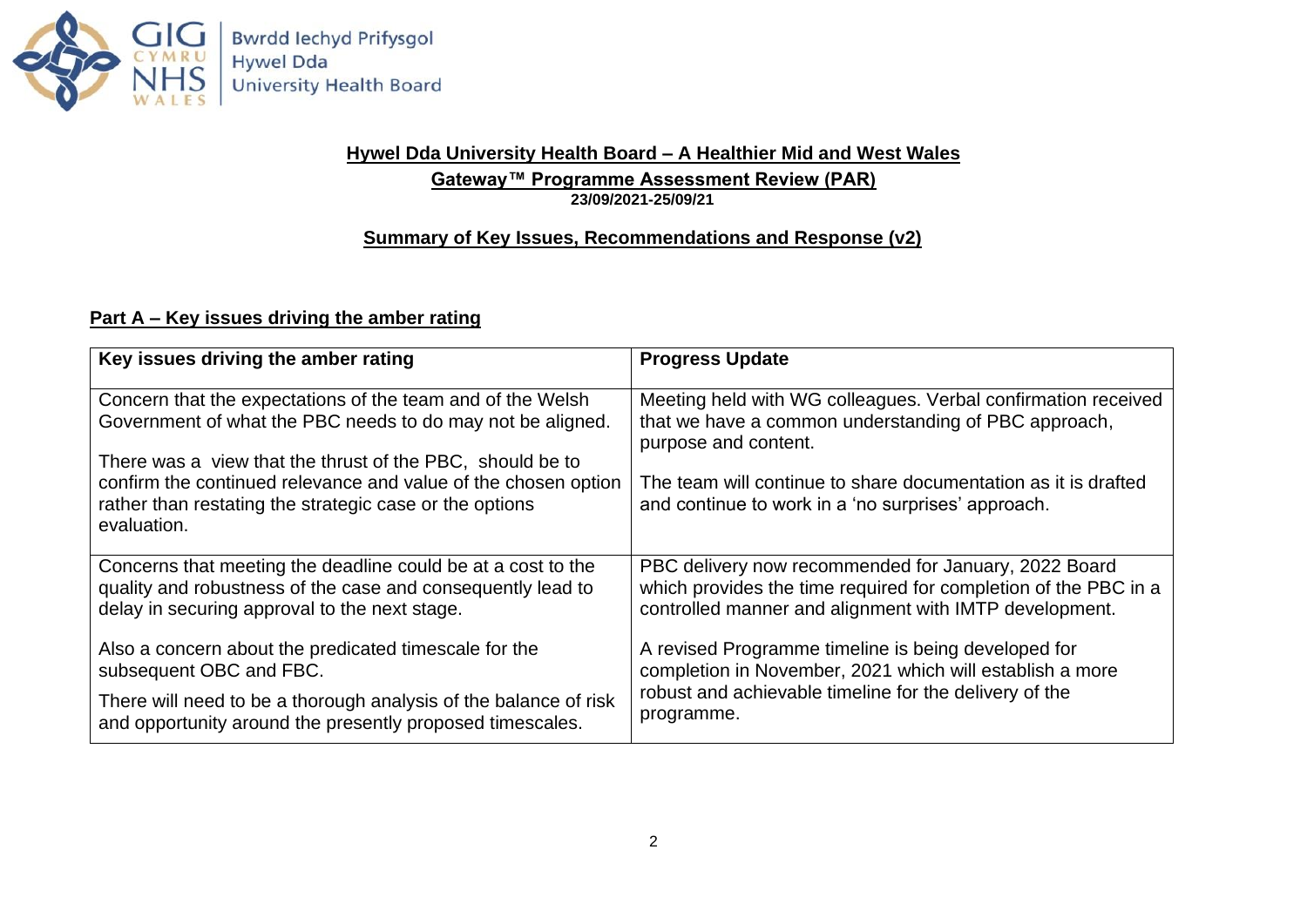

## **Part B - The Review Team made the following recommendations**

| <b>Recommendation</b>                                                                                                                                                                                                                | <b>Urgency</b><br>(C/ElR) | <b>Target date</b><br>for<br>completion | <b>Progress Update</b>                                                                                                                                                                                                                                                                                                                                 |
|--------------------------------------------------------------------------------------------------------------------------------------------------------------------------------------------------------------------------------------|---------------------------|-----------------------------------------|--------------------------------------------------------------------------------------------------------------------------------------------------------------------------------------------------------------------------------------------------------------------------------------------------------------------------------------------------------|
| The SRO and team might review the draft<br>Strategic and Economic Cases to ensure that<br>they confirm the earlier work but focus on the<br>robustness of that solution against the here<br>and now.                                 | C- Critical               | October 2021                            | Meeting with Welsh Government on 15/10/21 to confirm content of the<br>strategic and economic cases in line with their expectations. Complete                                                                                                                                                                                                          |
| PBC should make clear that this is not a<br>stand-alone capital project but has<br>dependencies with developments in the<br>community.                                                                                               | $R -$<br>Recommended      | Before PBC<br>submission                | Discussions with WG have made clear the need for the PBC to cover the<br>whole Healthier Mid and West Wales Programme and all of the<br>infrastructure implications and the PBC has been based on this assumption.                                                                                                                                     |
| The communications and engagement plan<br>in development should identify the additional<br>resource required now and subsequently for<br>the more targeted approach to the next<br>stage.                                            | E- Essential              | By the<br>beginning of<br>2022          | A communication and engagement plan is in development and linked to this<br>is the assessment of the additional resources likely to be required to<br>support the development of the programme.                                                                                                                                                        |
|                                                                                                                                                                                                                                      |                           |                                         | This to be concluded December, 2021.                                                                                                                                                                                                                                                                                                                   |
| The Review Team recommends that<br>processes are mandated and documented to<br>ensure continuity of joined up working and<br>mitigate the risks around the communications<br>and engagement teams being in separate<br>directorates. | $R -$<br>Recommended      | By the end of<br>2021                   | Consideration is being given to the documentation of expectations for the<br>communication and engagement departments to mitigate the risk outlined<br>by the review team.<br>A communication and engagement sub group has been established which<br>ensures a close working relationship between departments and clarity on<br>delivery expectations. |
|                                                                                                                                                                                                                                      |                           |                                         |                                                                                                                                                                                                                                                                                                                                                        |